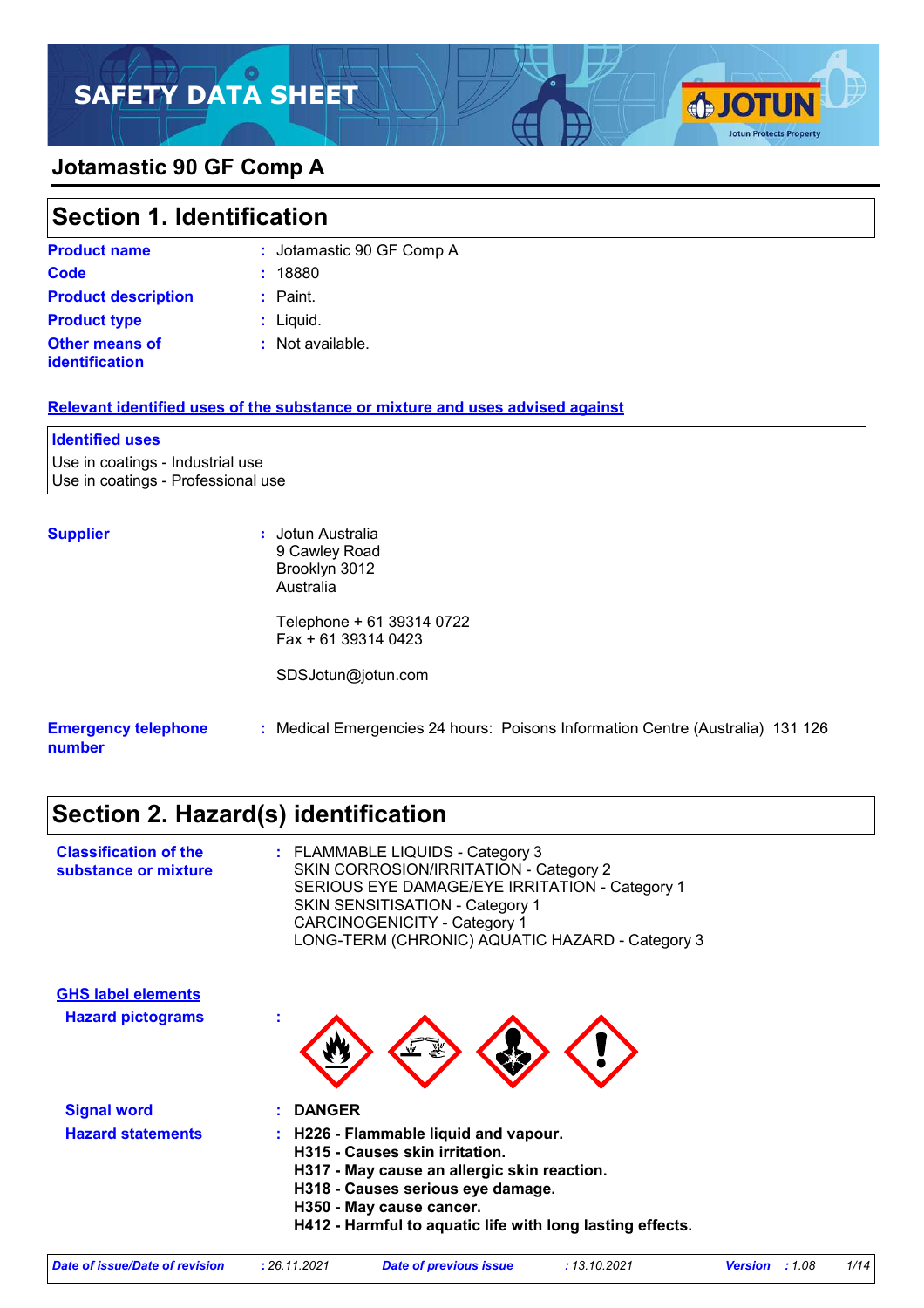## **Section 2. Hazard(s) identification**

| <b>Precautionary statements</b>                        |                                                                                                                                                                                                                                                                                                                                                                                                                                                                                                                                                            |
|--------------------------------------------------------|------------------------------------------------------------------------------------------------------------------------------------------------------------------------------------------------------------------------------------------------------------------------------------------------------------------------------------------------------------------------------------------------------------------------------------------------------------------------------------------------------------------------------------------------------------|
| <b>Prevention</b>                                      | : P201 - Obtain special instructions before use.<br>P281 - Use personal protective equipment as required.<br>P280 - Wear protective gloves. Wear eye or face protection.<br>P210 - Keep away from heat, hot surfaces, sparks, open flames and other ignition<br>sources. No smoking.<br>P273 - Avoid release to the environment.<br>P261 - Avoid breathing vapour.                                                                                                                                                                                         |
| <b>Response</b>                                        | : P308 + P313 - IF exposed or concerned: Get medical advice or attention.<br>P362 - Take off contaminated clothing and wash before reuse.<br>P363 - Wash contaminated clothing before reuse.<br>P302 + P352 - IF ON SKIN: Wash with plenty of water.<br>P333 + P313 - If skin irritation or rash occurs: Get medical advice or attention.<br>P305 + P351 + P338, P310 - IF IN EYES: Rinse cautiously with water for several<br>minutes. Remove contact lenses, if present and easy to do. Continue rinsing.<br>Immediately call a POISON CENTER or doctor. |
| <b>Storage</b>                                         | $:$ P403 + P235 - Store in a well-ventilated place. Keep cool.                                                                                                                                                                                                                                                                                                                                                                                                                                                                                             |
| <b>Disposal</b>                                        | : P501 - Dispose of contents and container in accordance with all local, regional,<br>national and international regulations.                                                                                                                                                                                                                                                                                                                                                                                                                              |
| <b>Supplemental label</b><br>elements                  | : Not applicable.                                                                                                                                                                                                                                                                                                                                                                                                                                                                                                                                          |
| Other hazards which do<br>not result in classification | : None known.                                                                                                                                                                                                                                                                                                                                                                                                                                                                                                                                              |

## **Section 3. Composition and ingredient information**

| Substance/mixture     | : Mixture                   |
|-----------------------|-----------------------------|
| Other means of        | $\therefore$ Not available. |
| <b>identification</b> |                             |

|--|--|

| <b>CAS</b> number   | : Not applicable. |
|---------------------|-------------------|
| <b>EC</b> number    | : Mixture.        |
| <b>Product code</b> | : 18880           |

| <b>Ingredient name</b>                                                    | $%$ (w/w) | <b>CAS number</b> |
|---------------------------------------------------------------------------|-----------|-------------------|
| epoxy resin (MW $\leq$ 700)                                               | ≤14       | 1675-54-3         |
| 4,4'-Isopropylidenediphenol, oligomeric reaction products with 1-chloro-  | ≤8.6      | 67989-52-0        |
| 2,3-epoxypropane, reaction products with fatty acids, C18-unsatd., dimers |           |                   |
| xylene                                                                    | ≤10       | 1330-20-7         |
| hydrocarbons, c9-unsatd., polymd.                                         | $\leq 5$  | 71302-83-5        |
| 2-methylpropan-1-ol                                                       | ≤5        | 78-83-1           |
| glycidyl ether of 3-alkyl phenol                                          | ≤5        | 68413-24-1        |
| benzyl alcohol                                                            | ≤3        | $100 - 51 - 6$    |
| ethylbenzene                                                              | ≤3        | 100-41-4          |
| Phenol, methylstyrenated                                                  | $\leq$ 3  | 68512-30-1        |
| Phenol, styrenated                                                        | ≤1.5      | 61788-44-1        |
| silica, crystalline - quartz                                              | ≤ $0.3$   | 14808-60-7        |

**There are no additional ingredients present which, within the current knowledge of the supplier and in the concentrations applicable, are classified as hazardous to health or the environment and hence require reporting in this section.**

**Occupational exposure limits, if available, are listed in Section 8.**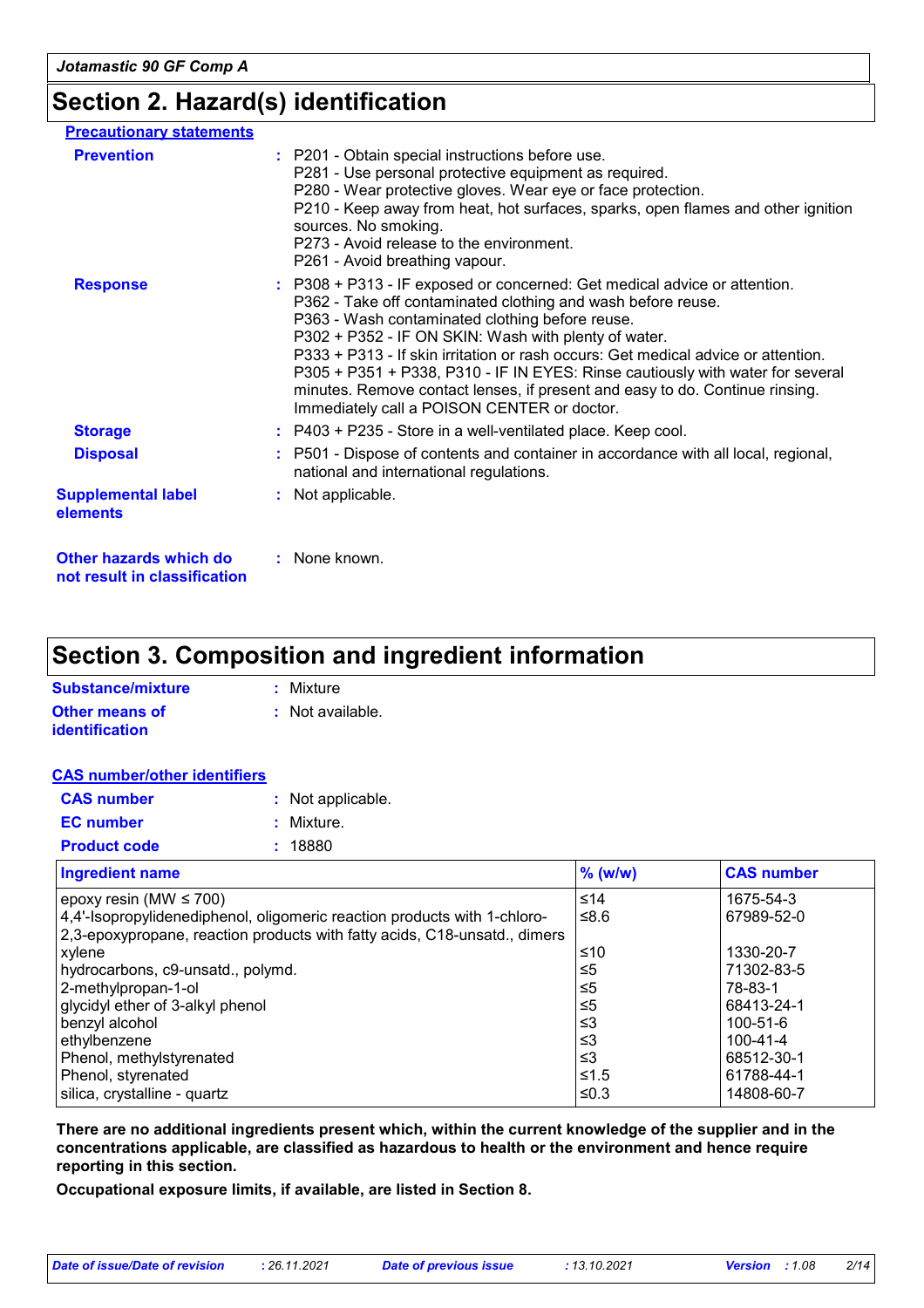## **Section 4. First aid measures**

| <b>Description of necessary first aid measures</b> |                                                                                                                                                                                                                                                                                                                                                                                                                                                                                                                                                                                                                                                                                                                                                                                                                                                                                      |
|----------------------------------------------------|--------------------------------------------------------------------------------------------------------------------------------------------------------------------------------------------------------------------------------------------------------------------------------------------------------------------------------------------------------------------------------------------------------------------------------------------------------------------------------------------------------------------------------------------------------------------------------------------------------------------------------------------------------------------------------------------------------------------------------------------------------------------------------------------------------------------------------------------------------------------------------------|
| <b>Eye contact</b>                                 | : Get medical attention immediately. Call a poison center or physician. Immediately<br>flush eyes with plenty of water, occasionally lifting the upper and lower eyelids.<br>Check for and remove any contact lenses. Continue to rinse for at least 10 minutes.<br>Chemical burns must be treated promptly by a physician.                                                                                                                                                                                                                                                                                                                                                                                                                                                                                                                                                          |
| <b>Inhalation</b>                                  | Get medical attention immediately. Call a poison center or physician. Remove<br>victim to fresh air and keep at rest in a position comfortable for breathing. If it is<br>suspected that fumes are still present, the rescuer should wear an appropriate mask<br>or self-contained breathing apparatus. If not breathing, if breathing is irregular or if<br>respiratory arrest occurs, provide artificial respiration or oxygen by trained personnel.<br>It may be dangerous to the person providing aid to give mouth-to-mouth<br>resuscitation. If unconscious, place in recovery position and get medical attention<br>immediately. Maintain an open airway. Loosen tight clothing such as a collar, tie,<br>belt or waistband.                                                                                                                                                  |
| <b>Skin contact</b>                                | : Get medical attention immediately. Call a poison center or physician. Wash with<br>plenty of soap and water. Remove contaminated clothing and shoes. Wash<br>contaminated clothing thoroughly with water before removing it, or wear gloves.<br>Continue to rinse for at least 10 minutes. Chemical burns must be treated promptly<br>by a physician. In the event of any complaints or symptoms, avoid further exposure.<br>Wash clothing before reuse. Clean shoes thoroughly before reuse.                                                                                                                                                                                                                                                                                                                                                                                      |
| <b>Ingestion</b>                                   | Get medical attention immediately. Call a poison center or physician. Wash out<br>mouth with water. Remove dentures if any. Remove victim to fresh air and keep at<br>rest in a position comfortable for breathing. If material has been swallowed and the<br>exposed person is conscious, give small quantities of water to drink. Stop if the<br>exposed person feels sick as vomiting may be dangerous. Do not induce vomiting<br>unless directed to do so by medical personnel. If vomiting occurs, the head should<br>be kept low so that vomit does not enter the lungs. Chemical burns must be treated<br>promptly by a physician. Never give anything by mouth to an unconscious person.<br>If unconscious, place in recovery position and get medical attention immediately.<br>Maintain an open airway. Loosen tight clothing such as a collar, tie, belt or<br>waistband. |

#### **Most important symptoms/effects, acute and delayed**

| <b>Potential acute health effects</b> |                                                                                                                                |
|---------------------------------------|--------------------------------------------------------------------------------------------------------------------------------|
| <b>Eye contact</b>                    | : Causes serious eye damage.                                                                                                   |
| <b>Inhalation</b>                     | : No known significant effects or critical hazards.                                                                            |
| <b>Skin contact</b>                   | : Causes skin irritation. May cause an allergic skin reaction.                                                                 |
| <b>Ingestion</b>                      | : No known significant effects or critical hazards.                                                                            |
| <b>Over-exposure signs/symptoms</b>   |                                                                                                                                |
| <b>Eye contact</b>                    | : Adverse symptoms may include the following:<br>pain<br>watering<br>redness                                                   |
| <b>Inhalation</b>                     | : No specific data.                                                                                                            |
| <b>Skin contact</b>                   | : Adverse symptoms may include the following:<br>pain or irritation<br>redness<br>blistering may occur                         |
| <b>Ingestion</b>                      | : Adverse symptoms may include the following:<br>stomach pains                                                                 |
|                                       | <b>Indication of immediate medical attention and special treatment needed, if necessary</b>                                    |
| <b>Notes to physician</b>             | : Treat symptomatically. Contact poison treatment specialist immediately if large<br>quantities have been ingested or inhaled. |
| <b>Specific treatments</b>            | : No specific treatment.                                                                                                       |

*Date of issue/Date of revision* **:** *26.11.2021 Date of previous issue : 13.10.2021 Version : 1.08 3/14*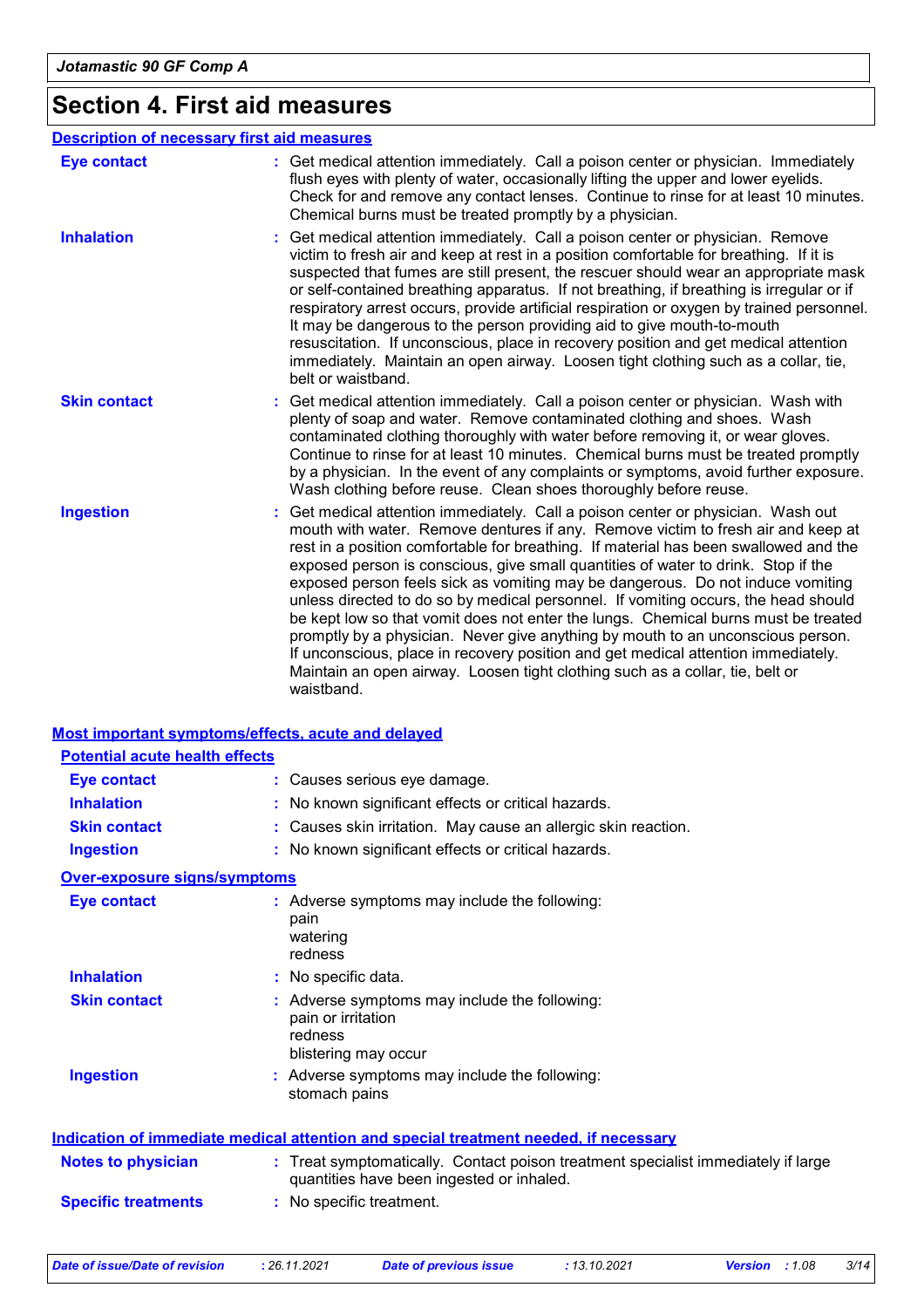## **Section 4. First aid measures**

| <b>Protection of first-aiders</b> | : No action shall be taken involving any personal risk or without suitable training. If it<br>is suspected that fumes are still present, the rescuer should wear an appropriate<br>mask or self-contained breathing apparatus. It may be dangerous to the person<br>providing aid to give mouth-to-mouth resuscitation. Wash contaminated clothing |
|-----------------------------------|----------------------------------------------------------------------------------------------------------------------------------------------------------------------------------------------------------------------------------------------------------------------------------------------------------------------------------------------------|
|                                   | thoroughly with water before removing it, or wear gloves.                                                                                                                                                                                                                                                                                          |

**See toxicological information (Section 11)**

## **Section 5. Firefighting measures**

| <b>Extinguishing media</b>                               |                                                                                                                                                                                                                                                                                                                                                                                                                                    |
|----------------------------------------------------------|------------------------------------------------------------------------------------------------------------------------------------------------------------------------------------------------------------------------------------------------------------------------------------------------------------------------------------------------------------------------------------------------------------------------------------|
| <b>Suitable extinguishing</b><br>media                   | : Use dry chemical, $CO2$ , water spray (fog) or foam.                                                                                                                                                                                                                                                                                                                                                                             |
| <b>Unsuitable extinguishing</b><br>media                 | : Do not use water jet.                                                                                                                                                                                                                                                                                                                                                                                                            |
| <b>Specific hazards arising</b><br>from the chemical     | : Flammable liquid and vapour. Runoff to sewer may create fire or explosion hazard.<br>In a fire or if heated, a pressure increase will occur and the container may burst, with<br>the risk of a subsequent explosion. This material is harmful to aquatic life with long<br>lasting effects. Fire water contaminated with this material must be contained and<br>prevented from being discharged to any waterway, sewer or drain. |
| <b>Hazardous thermal</b><br>decomposition products       | Decomposition products may include the following materials:<br>carbon dioxide<br>carbon monoxide<br>halogenated compounds<br>metal oxide/oxides                                                                                                                                                                                                                                                                                    |
| <b>Special protective actions</b><br>for fire-fighters   | : Promptly isolate the scene by removing all persons from the vicinity of the incident if<br>there is a fire. No action shall be taken involving any personal risk or without<br>suitable training. Move containers from fire area if this can be done without risk.<br>Use water spray to keep fire-exposed containers cool.                                                                                                      |
| <b>Special protective</b><br>equipment for fire-fighters | : Fire-fighters should wear appropriate protective equipment and self-contained<br>breathing apparatus (SCBA) with a full face-piece operated in positive pressure<br>mode.                                                                                                                                                                                                                                                        |
| <b>Hazchem code</b>                                      | : •3Y                                                                                                                                                                                                                                                                                                                                                                                                                              |

## **Section 6. Accidental release measures**

#### **Personal precautions, protective equipment and emergency procedures**

| For non-emergency<br>personnel   | : No action shall be taken involving any personal risk or without suitable training.<br>Evacuate surrounding areas. Keep unnecessary and unprotected personnel from<br>entering. Do not touch or walk through spilt material. Shut off all ignition sources.<br>No flares, smoking or flames in hazard area. Do not breathe vapour or mist.<br>Provide adequate ventilation. Wear appropriate respirator when ventilation is<br>inadequate. Put on appropriate personal protective equipment. |
|----------------------------------|-----------------------------------------------------------------------------------------------------------------------------------------------------------------------------------------------------------------------------------------------------------------------------------------------------------------------------------------------------------------------------------------------------------------------------------------------------------------------------------------------|
|                                  | For emergency responders : If specialised clothing is required to deal with the spillage, take note of any<br>information in Section 8 on suitable and unsuitable materials. See also the<br>information in "For non-emergency personnel".                                                                                                                                                                                                                                                    |
| <b>Environmental precautions</b> | : Avoid dispersal of spilt material and runoff and contact with soil, waterways, drains<br>and sewers. Inform the relevant authorities if the product has caused environmental<br>pollution (sewers, waterways, soil or air). Water polluting material. May be harmful<br>to the environment if released in large quantities.                                                                                                                                                                 |

**Methods and material for containment and cleaning up**

| Date of issue/Date of revision | : 26.11.2021 | <b>Date of previous issue</b> | : 13.10.2021 | <b>Version</b> : 1.08 | 4/14 |
|--------------------------------|--------------|-------------------------------|--------------|-----------------------|------|
|                                |              |                               |              |                       |      |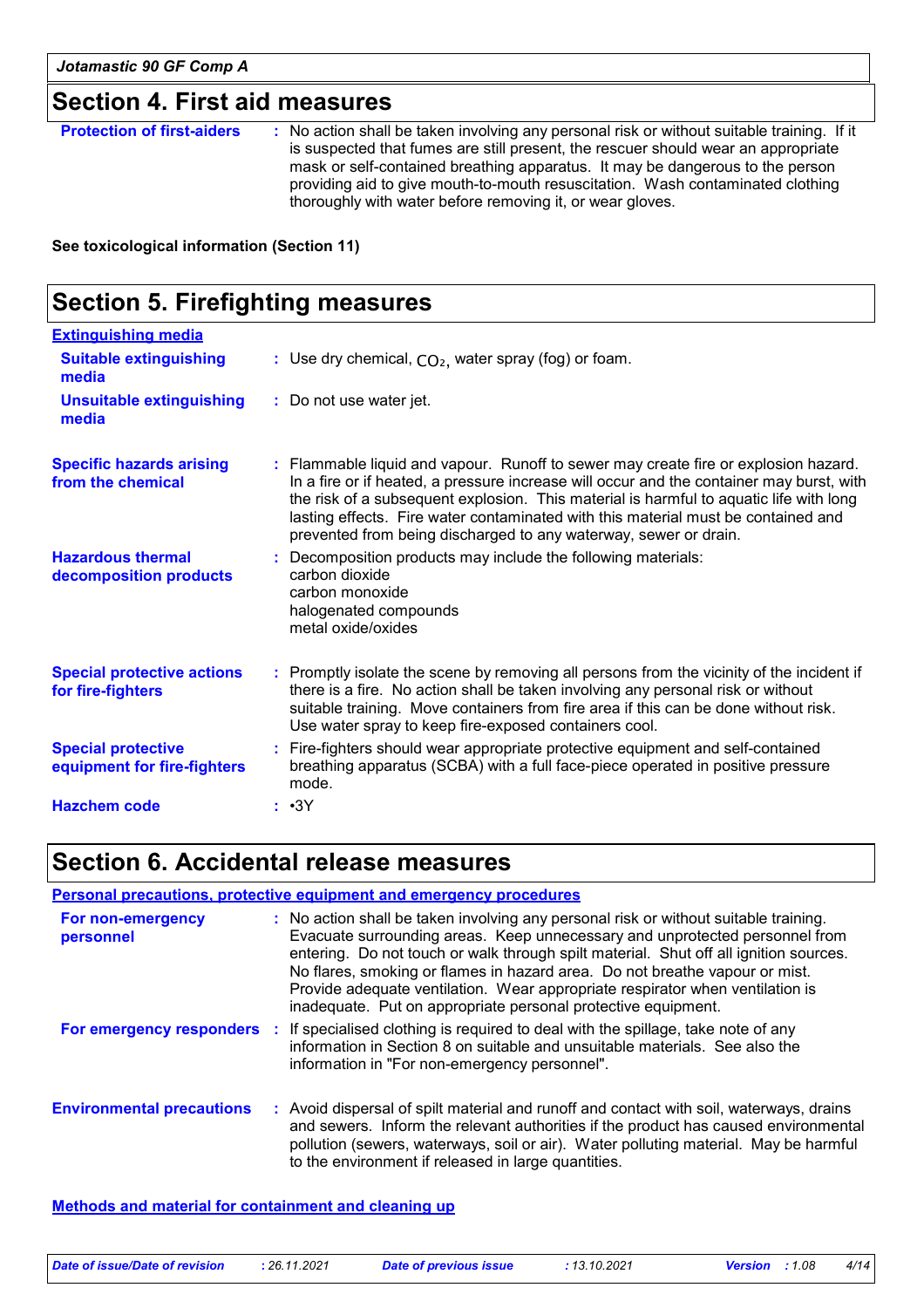## **Section 6. Accidental release measures**

| <b>Small spill</b> | : Stop leak if without risk. Move containers from spill area. Use spark-proof tools and<br>explosion-proof equipment. Dilute with water and mop up if water-soluble.<br>Alternatively, or if water-insoluble, absorb with an inert dry material and place in an<br>appropriate waste disposal container. Dispose of via a licensed waste disposal<br>contractor.                                                                                                                                                                                                                                                                                                                                                                                                        |
|--------------------|-------------------------------------------------------------------------------------------------------------------------------------------------------------------------------------------------------------------------------------------------------------------------------------------------------------------------------------------------------------------------------------------------------------------------------------------------------------------------------------------------------------------------------------------------------------------------------------------------------------------------------------------------------------------------------------------------------------------------------------------------------------------------|
| <b>Large spill</b> | : Stop leak if without risk. Move containers from spill area. Use spark-proof tools and<br>explosion-proof equipment. Approach the release from upwind. Prevent entry into<br>sewers, water courses, basements or confined areas. Wash spillages into an<br>effluent treatment plant or proceed as follows. Contain and collect spillage with non-<br>combustible, absorbent material e.g. sand, earth, vermiculite or diatomaceous earth<br>and place in container for disposal according to local regulations (see Section 13).<br>Dispose of via a licensed waste disposal contractor. Contaminated absorbent<br>material may pose the same hazard as the spilt product. Note: see Section 1 for<br>emergency contact information and Section 13 for waste disposal. |

## **Section 7. Handling and storage**

The information in this section contains generic advice and guidance. The list of Identified Uses in Section 1 should be consulted for any available use-specific information provided in the Exposure Scenario(s).

#### **Precautions for safe handling**

| <b>Protective measures</b>                                                       | : Put on appropriate personal protective equipment (see Section 8). Persons with a<br>history of skin sensitization problems should not be employed in any process in<br>which this product is used. Avoid exposure - obtain special instructions before use.<br>Do not handle until all safety precautions have been read and understood. Do not<br>get in eyes or on skin or clothing. Do not breathe vapour or mist. Do not ingest.<br>Avoid release to the environment. Use only with adequate ventilation. Wear<br>appropriate respirator when ventilation is inadequate. Do not enter storage areas<br>and confined spaces unless adequately ventilated. Keep in the original container or<br>an approved alternative made from a compatible material, kept tightly closed when<br>not in use. Store and use away from heat, sparks, open flame or any other ignition<br>source. Use explosion-proof electrical (ventilating, lighting and material handling)<br>equipment. Use only non-sparking tools. Take precautionary measures against<br>electrostatic discharges. Empty containers retain product residue and can be<br>hazardous. Do not reuse container. |
|----------------------------------------------------------------------------------|--------------------------------------------------------------------------------------------------------------------------------------------------------------------------------------------------------------------------------------------------------------------------------------------------------------------------------------------------------------------------------------------------------------------------------------------------------------------------------------------------------------------------------------------------------------------------------------------------------------------------------------------------------------------------------------------------------------------------------------------------------------------------------------------------------------------------------------------------------------------------------------------------------------------------------------------------------------------------------------------------------------------------------------------------------------------------------------------------------------------------------------------------------------------------|
| <b>Advice on general</b><br>occupational hygiene                                 | : Eating, drinking and smoking should be prohibited in areas where this material is<br>handled, stored and processed. Workers should wash hands and face before<br>eating, drinking and smoking. Remove contaminated clothing and protective<br>equipment before entering eating areas. See also Section 8 for additional<br>information on hygiene measures.                                                                                                                                                                                                                                                                                                                                                                                                                                                                                                                                                                                                                                                                                                                                                                                                            |
| <b>Conditions for safe storage,</b><br>including any<br><b>incompatibilities</b> | : Store in accordance with local regulations. Store in a segregated and approved<br>area. Store in original container protected from direct sunlight in a dry, cool and well-<br>ventilated area, away from incompatible materials (see Section 10) and food and<br>drink. Store locked up. Eliminate all ignition sources. Separate from oxidising<br>materials. Keep container tightly closed and sealed until ready for use. Containers<br>that have been opened must be carefully resealed and kept upright to prevent<br>leakage. Do not store in unlabelled containers. Use appropriate containment to<br>avoid environmental contamination. See Section 10 for incompatible materials<br>before handling or use.                                                                                                                                                                                                                                                                                                                                                                                                                                                  |

See Technical Data Sheet / packaging for further information.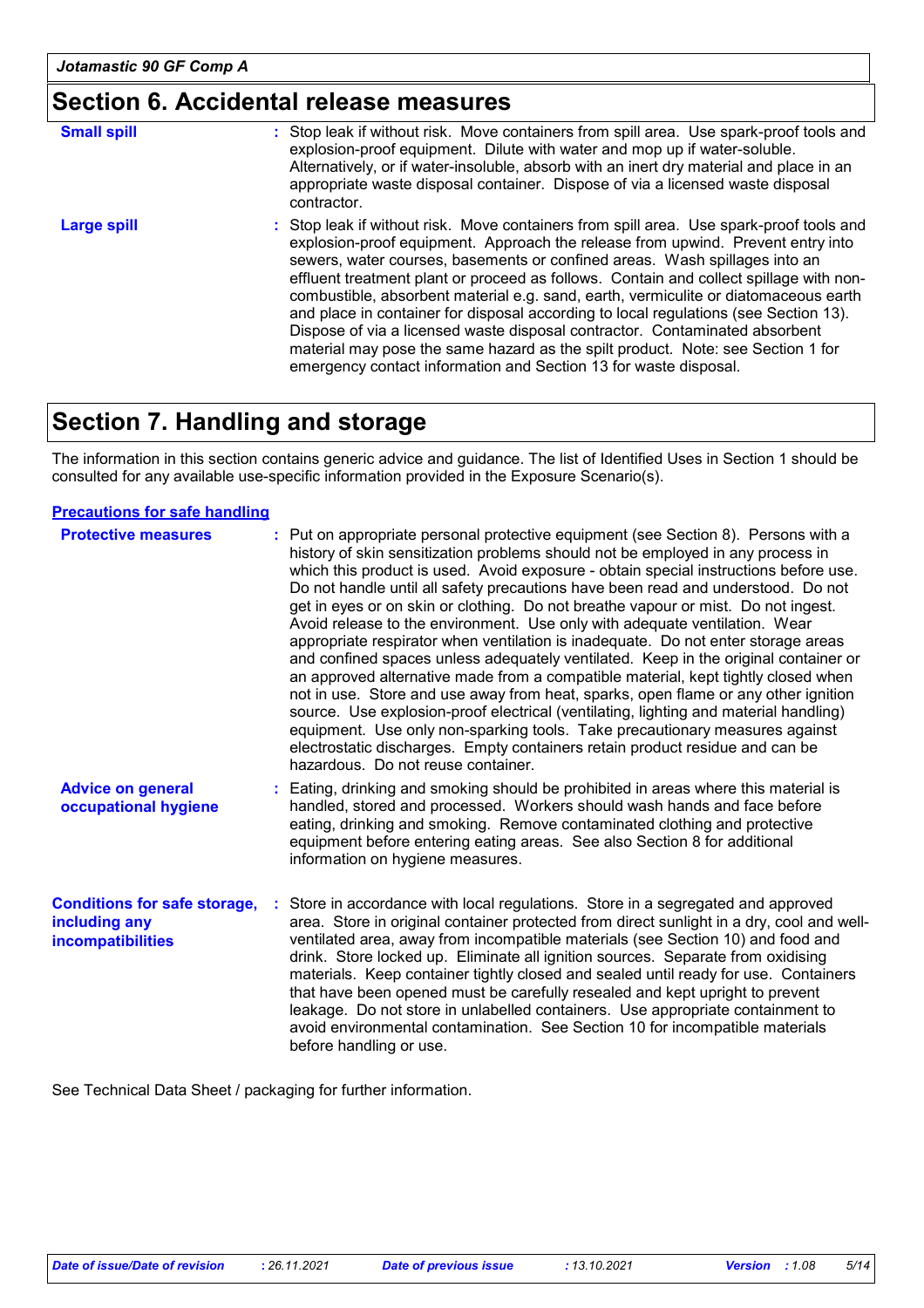## **Section 8. Exposure controls and personal protection**

The information in this section contains generic advice and guidance. The list of Identified Uses in Section 1 should be consulted for any available use-specific information provided in the Exposure Scenario(s).

#### **Control parameters**

#### **Occupational exposure limits**

| <b>Ingredient name</b>       | <b>Exposure limits</b>                                                                                                                                                                                                                             |
|------------------------------|----------------------------------------------------------------------------------------------------------------------------------------------------------------------------------------------------------------------------------------------------|
| epoxy resin (MW $\leq$ 700)  | DFG MAC-values list (Germany, 8/2020).<br>Skin sensitiser.                                                                                                                                                                                         |
| xylene                       | Safe Work Australia (Australia, 12/2019).<br>STEL: 655 mg/m <sup>3</sup> 15 minutes.<br>STEL: 150 ppm 15 minutes.<br>TWA: 350 mg/m <sup>3</sup> 8 hours.<br>TWA: 80 ppm 8 hours.                                                                   |
| 2-methylpropan-1-ol          | Safe Work Australia (Australia, 12/2019).<br>TWA: $152$ mg/m <sup>3</sup> 8 hours.<br>TWA: 50 ppm 8 hours.                                                                                                                                         |
| benzyl alcohol               | DFG MAC-values list (Germany, 8/2020).<br>Absorbed through skin.<br>PEAK: 44 mg/m <sup>3</sup> , 4 times per shift, 15<br>minutes.<br>PEAK: 10 ppm, 4 times per shift, 15<br>minutes.<br>TWA: 22 mg/m <sup>3</sup> 8 hours.<br>TWA: 5 ppm 8 hours. |
| benzene, ethyl-              | Safe Work Australia (Australia, 12/2019).<br>STEL: 543 mg/m <sup>3</sup> 15 minutes.<br>STEL: 125 ppm 15 minutes.<br>TWA: 434 mg/m <sup>3</sup> 8 hours.<br>TWA: 100 ppm 8 hours.                                                                  |
| Quartz (respirable fraction) | Safe Work Australia (Australia, 12/2019).<br>TWA: 0.05 mg/m <sup>3</sup> 8 hours. Form:<br>Respirable dust                                                                                                                                         |

| <b>Appropriate engineering</b><br><b>controls</b> | : Use only with adequate ventilation. Use process enclosures, local exhaust<br>ventilation or other engineering controls to keep worker exposure to airborne<br>contaminants below any recommended or statutory limits. The engineering controls<br>also need to keep gas, vapour or dust concentrations below any lower explosive<br>limits. Use explosion-proof ventilation equipment.                                                                                    |
|---------------------------------------------------|-----------------------------------------------------------------------------------------------------------------------------------------------------------------------------------------------------------------------------------------------------------------------------------------------------------------------------------------------------------------------------------------------------------------------------------------------------------------------------|
| <b>Environmental exposure</b><br>controls         | : Emissions from ventilation or work process equipment should be checked to ensure<br>they comply with the requirements of environmental protection legislation. In some<br>cases, fume scrubbers, filters or engineering modifications to the process<br>equipment will be necessary to reduce emissions to acceptable levels.                                                                                                                                             |
| <b>Individual protection measures</b>             |                                                                                                                                                                                                                                                                                                                                                                                                                                                                             |
| <b>Hygiene measures</b>                           | : Wash hands, forearms and face thoroughly after handling chemical products, before<br>eating, smoking and using the lavatory and at the end of the working period.<br>Appropriate techniques should be used to remove potentially contaminated clothing.<br>Contaminated work clothing should not be allowed out of the workplace. Wash<br>contaminated clothing before reusing. Ensure that eyewash stations and safety<br>showers are close to the workstation location. |
| <b>Eye/face protection</b>                        | : Safety eyewear complying to EN 166 should be used when a risk assessment<br>indicates this is necessary to avoid exposure to liquid splashes, mists, gases or<br>dusts. If contact is possible, the following protection should be worn, unless the<br>assessment indicates a higher degree of protection: chemical splash goggles and/<br>or face shield. If inhalation hazards exist, a full-face respirator may be required<br>instead.                                |
| <b>Skin protection</b>                            |                                                                                                                                                                                                                                                                                                                                                                                                                                                                             |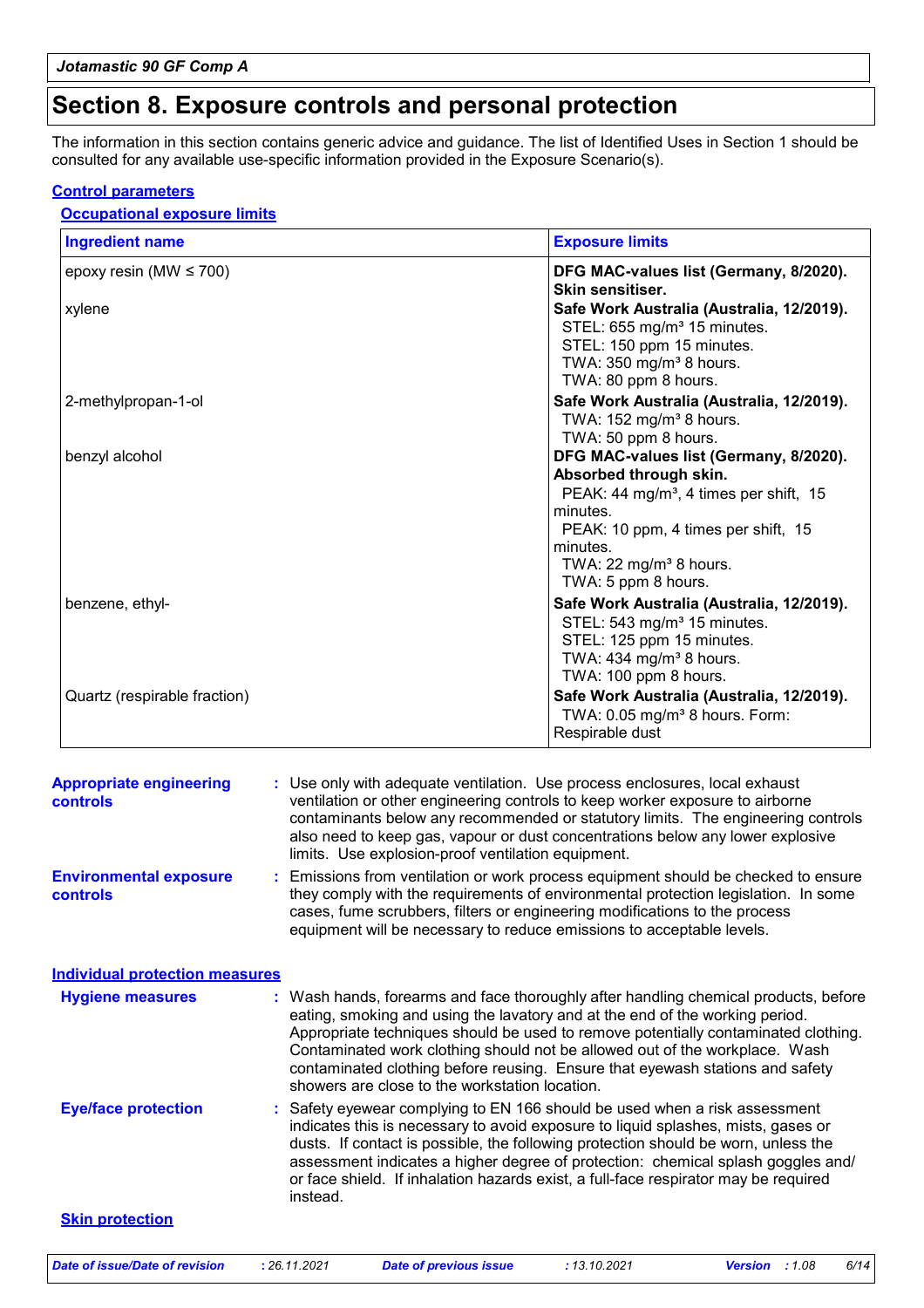## **Section 8. Exposure controls and personal protection**

| <b>Hand protection</b>        | : Chemical-resistant, impervious gloves complying with an approved standard should<br>be worn at all times when handling chemical products if a risk assessment indicates<br>this is necessary. Considering the parameters specified by the glove manufacturer,<br>check during use that the gloves are still retaining their protective properties. It<br>should be noted that the time to breakthrough for any glove material may be<br>different for different glove manufacturers. In the case of mixtures, consisting of<br>several substances, the protection time of the gloves cannot be accurately<br>estimated. |
|-------------------------------|---------------------------------------------------------------------------------------------------------------------------------------------------------------------------------------------------------------------------------------------------------------------------------------------------------------------------------------------------------------------------------------------------------------------------------------------------------------------------------------------------------------------------------------------------------------------------------------------------------------------------|
|                               | There is no one glove material or combination of materials that will give unlimited<br>resistance to any individual or combination of chemicals.<br>The breakthrough time must be greater than the end use time of the product.<br>The instructions and information provided by the glove manufacturer on use,<br>storage, maintenance and replacement must be followed.<br>Gloves should be replaced regularly and if there is any sign of damage to the glove<br>material.                                                                                                                                              |
|                               | Always ensure that gloves are free from defects and that they are stored and used<br>correctly.<br>The performance or effectiveness of the glove may be reduced by physical/chemical<br>damage and poor maintenance.<br>Barrier creams may help to protect the exposed areas of the skin but should not be                                                                                                                                                                                                                                                                                                                |
|                               | applied once exposure has occurred.<br>Wear suitable gloves tested to EN374.<br>Recommended, gloves(breakthrough time) > 8 hours: Responder, Viton®, 4H,<br>Teflon<br>Not recommended, gloves(breakthrough time) < 1 hour: PVC<br>May be used, gloves(breakthrough time) 4 - 8 hours: butyl rubber, nitrile rubber,<br>neoprene, polyvinyl alcohol (PVA)                                                                                                                                                                                                                                                                  |
| <b>Body protection</b>        | : Personal protective equipment for the body should be selected based on the task<br>being performed and the risks involved and should be approved by a specialist<br>before handling this product. When there is a risk of ignition from static electricity,<br>wear anti-static protective clothing. For the greatest protection from static<br>discharges, clothing should include anti-static overalls, boots and gloves.                                                                                                                                                                                             |
| <b>Other skin protection</b>  | : Appropriate footwear and any additional skin protection measures should be<br>selected based on the task being performed and the risks involved and should be<br>approved by a specialist before handling this product.                                                                                                                                                                                                                                                                                                                                                                                                 |
| <b>Respiratory protection</b> | : Based on the hazard and potential for exposure, select a respirator that meets the<br>appropriate standard or certification. Respirators must be used according to a<br>respiratory protection program to ensure proper fitting, training, and other important<br>aspects of use.                                                                                                                                                                                                                                                                                                                                       |

## **Section 9. Physical and chemical properties**

| <b>Appearance</b>                |                                                                                                                         |
|----------------------------------|-------------------------------------------------------------------------------------------------------------------------|
| <b>Physical state</b>            | : Liquid.                                                                                                               |
| <b>Colour</b>                    | : Grey, Red                                                                                                             |
| <b>Odour</b>                     | $:$ Characteristic.                                                                                                     |
| <b>Odour threshold</b>           | : Not applicable.                                                                                                       |
| рH                               | : Not applicable.                                                                                                       |
| <b>Melting point</b>             | : Not applicable.                                                                                                       |
| <b>Boiling point</b>             | Lowest known value: 108°C (226.4°F) (2-methylpropan-1-ol). Weighted average:<br>$228.81^{\circ}$ C (443.9 $^{\circ}$ F) |
| <b>Flash point</b>               | : Closed cup: $33^{\circ}$ C (91.4 $^{\circ}$ F)                                                                        |
| <b>Evaporation rate</b>          | Highest known value: 0.84 (ethylbenzene) Weighted average: 0.6 compared with<br>butyl acetate                           |
| <b>Flammability (solid, gas)</b> | $\therefore$ Not available.                                                                                             |

|  | Date of issue/Date of revision | : 26 |
|--|--------------------------------|------|
|  |                                |      |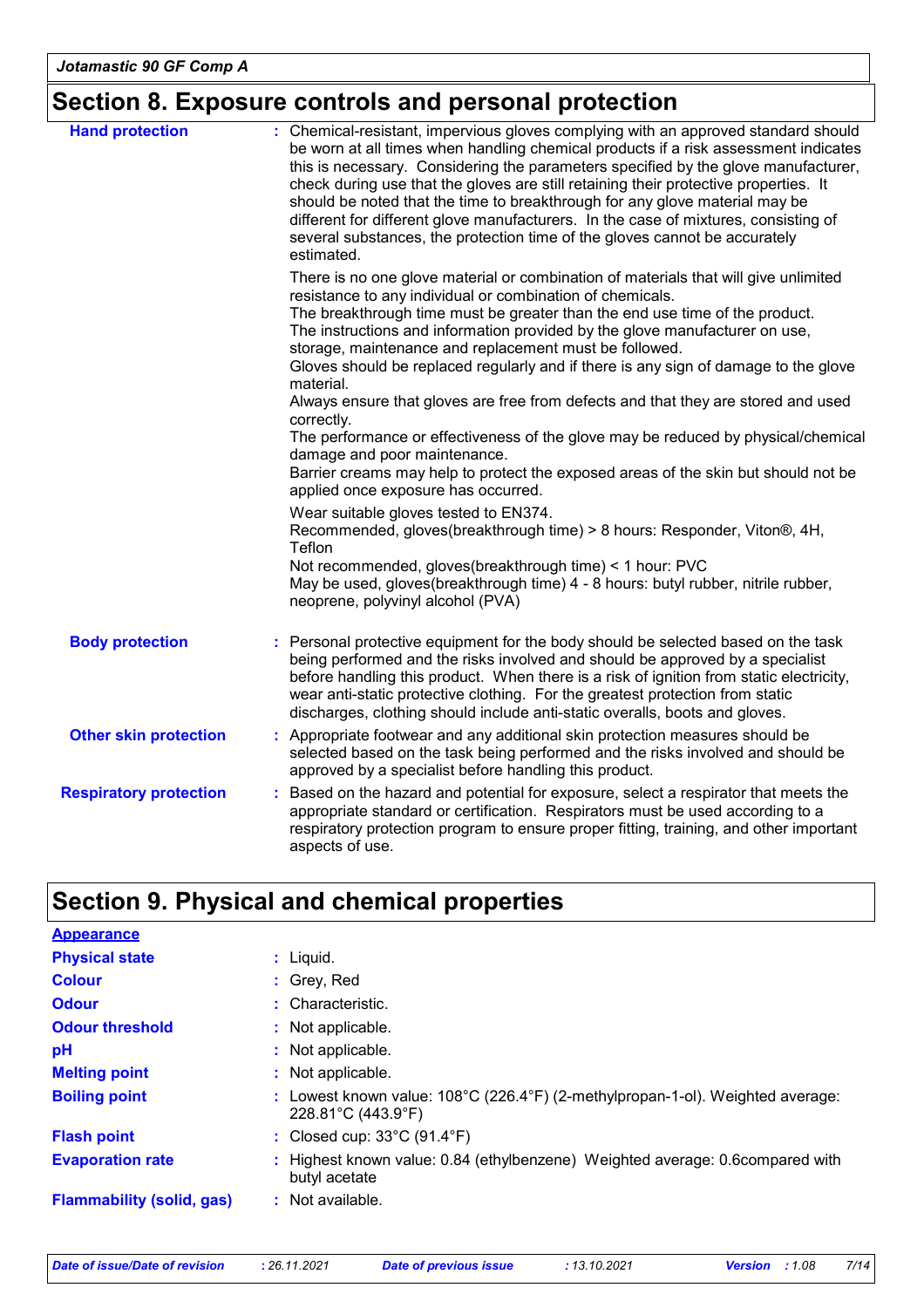## **Section 9. Physical and chemical properties**

| Lower and upper explosive<br>(flammable) limits   | $: 0.8 - 13\%$                                                                                                                              |
|---------------------------------------------------|---------------------------------------------------------------------------------------------------------------------------------------------|
| <b>Vapour pressure</b>                            | : Highest known value: <1.6 kPa (<12 mm Hg) (at $20^{\circ}$ C) (2-methylpropan-1-ol).<br>Weighted average: 0.37 kPa (2.78 mm Hg) (at 20°C) |
| <b>Vapour density</b>                             | : Highest known value: 11.7 (Air = 1) (epoxy resin (MW $\leq$ 700)). Weighted average:<br>7.74 $(Air = 1)$                                  |
| <b>Relative density</b>                           | $: 1.50588$ to 1.589<br>q/cm <sup>3</sup>                                                                                                   |
| <b>Solubility</b>                                 | : Insoluble in the following materials: cold water and hot water.                                                                           |
| <b>Partition coefficient: n-</b><br>octanol/water | : Not available.                                                                                                                            |
| <b>Auto-ignition temperature</b>                  | : Lowest known value: $>375^{\circ}$ C ( $>707^{\circ}$ F) (hydrocarbons, c9-unsatd., polymd.).                                             |
| <b>Decomposition temperature</b>                  | : Not available.                                                                                                                            |
| <b>Viscosity</b>                                  | : Kinematic (40°C (104°F)): >0.205 cm <sup>2</sup> /s (>20.5 cSt)                                                                           |
|                                                   |                                                                                                                                             |

## **Section 10. Stability and reactivity**

| <b>Reactivity</b>                            | : No specific test data related to reactivity available for this product or its ingredients.                                                                                 |  |  |
|----------------------------------------------|------------------------------------------------------------------------------------------------------------------------------------------------------------------------------|--|--|
| <b>Chemical stability</b>                    | : The product is stable.                                                                                                                                                     |  |  |
| <b>Possibility of hazardous</b><br>reactions | : Under normal conditions of storage and use, hazardous reactions will not occur.                                                                                            |  |  |
| <b>Conditions to avoid</b>                   | : Avoid all possible sources of ignition (spark or flame). Do not pressurise, cut, weld,<br>braze, solder, drill, grind or expose containers to heat or sources of ignition. |  |  |
| <b>Incompatible materials</b>                | : Keep away from the following materials to prevent strong exothermic reactions:<br>oxidising agents, strong alkalis, strong acids.                                          |  |  |
| <b>Hazardous decomposition</b><br>products   | : Under normal conditions of storage and use, hazardous decomposition products<br>should not be produced.                                                                    |  |  |

## **Section 11. Toxicological information**

There are no data available on the mixture itself. The mixture has been assessed following the conventional method of the CLP Regulation (EC) No 1272/2008 and is classified for toxicological properties accordingly. See Sections 2 and 3 for details.

Exposure to component solvent vapour concentrations in excess of the stated occupational exposure limit may result in adverse health effects such as mucous membrane and respiratory system irritation and adverse effects on the kidneys, liver and central nervous system. Symptoms and signs include headache, dizziness, fatigue, muscular weakness, drowsiness and, in extreme cases, loss of consciousness.

Solvents may cause some of the above effects by absorption through the skin. Repeated or prolonged contact with the mixture may cause removal of natural fat from the skin, resulting in non-allergic contact dermatitis and absorption through the skin.

If splashed in the eyes, the liquid may cause irritation and reversible damage.

Ingestion may cause nausea, diarrhea and vomiting.

This takes into account, where known, delayed and immediate effects and also chronic effects of components from shortterm and long-term exposure by oral, inhalation and dermal routes of exposure and eye contact.

Based on the properties of the epoxy constituent(s) and considering toxicological data on similar mixtures, this mixture may be a skin sensitiser and an irritant. It contains low molecular weight epoxy constituents which are irritating to eyes, mucous membrane and skin. Repeated skin contact may lead to irritation and to sensitisation, possibly with cross-sensitisation to other epoxies. Skin contact with the mixture and exposure to spray mist and vapour should be avoided.

Contains 2,2'-[(1-methylethylidene)bis(4,1-phenyleneoxymethylene)]bisoxirane, 4,4'-Isopropylidenediphenol, oligomeric reaction products with 1-chloro-2,3-epoxypropane, reaction products with fatty acids, C18-unsatd., dimers, hydrocarbons, C9-unsaturated, polymerized, Cashew, nutshell liq., oligomeric reaction products with 1-chloro-2,3-epoxypropane, Phenol, methylstyrenated, Phenol, styrenated. May produce an allergic reaction.

#### **Information on toxicological effects**

#### **Acute toxicity**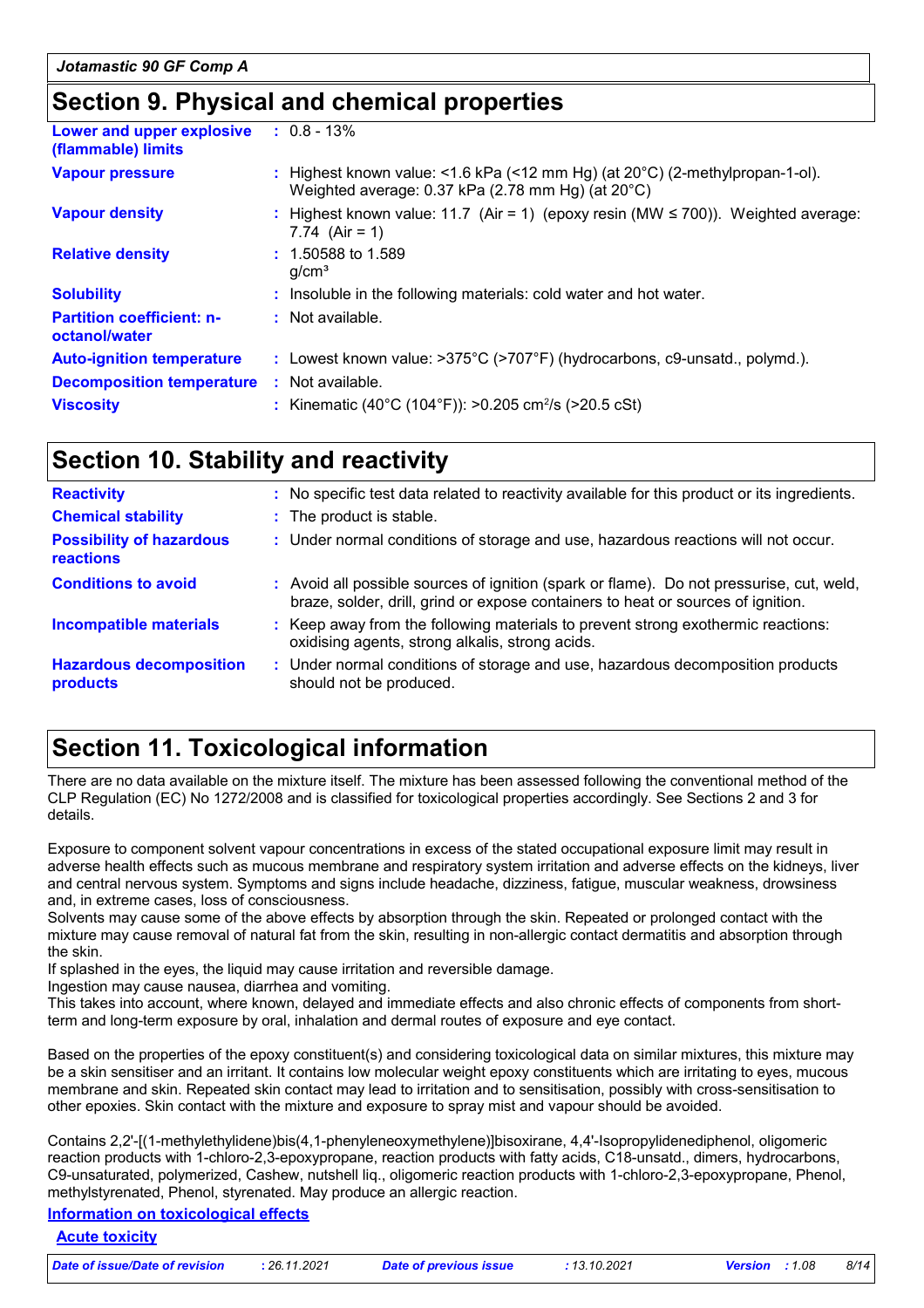## **Section 11. Toxicological information**

| <b>Product/ingredient name</b> | <b>Result</b>                 | <b>Species</b> | <b>Dose</b>             | <b>Exposure</b> |
|--------------------------------|-------------------------------|----------------|-------------------------|-----------------|
| epoxy resin (MW $\leq$ 700)    | LD50 Dermal                   | Rabbit         | $20$ g/kg               |                 |
|                                | LD50 Oral                     | Mouse          | 15600 mg/kg             |                 |
| xylene                         | <b>LC50 Inhalation Vapour</b> | Rat            | $20$ mg/l               | 4 hours         |
|                                | LD50 Oral                     | Rat            | 4300 mg/kg              |                 |
|                                | TDLo Dermal                   | Rabbit         | 4300 mg/kg              |                 |
| hydrocarbons,                  | LD50 Dermal                   | Rat            | >2000 mg/kg             |                 |
| C9-unsaturated, polymerized    |                               |                |                         |                 |
|                                | LD50 Oral                     | Rat            | $>2000$ mg/kg           |                 |
| 2-methylpropan-1-ol            | <b>LC50 Inhalation Vapour</b> | Rat            | 19200 mg/m <sup>3</sup> | 4 hours         |
|                                | LD50 Dermal                   | Rabbit         | 3400 mg/kg              |                 |
|                                | LD50 Oral                     | Rat            | 2460 mg/kg              |                 |
| benzyl alcohol                 | LD50 Oral                     | Rat            | 1230 mg/kg              |                 |
| benzene, ethyl-                | <b>LC50 Inhalation Vapour</b> | Rat - Male     | 17.8 mg/l               | 4 hours         |
|                                | LD50 Dermal                   | Rabbit         | >5000 mg/kg             |                 |
|                                | LD50 Oral                     | Rat            | 3500 mg/kg              |                 |
| Phenol, styrenated             | LD50 Dermal                   | Rabbit         | >5010 mg/kg             |                 |
|                                | LD50 Oral                     | Rat            | 2500 mg/kg              |                 |

#### **Irritation/Corrosion**

| <b>Product/ingredient name</b> | <b>Result</b>                                | <b>Species</b>                               | <b>Score</b> | <b>Exposure</b>                  | <b>Observation</b> |
|--------------------------------|----------------------------------------------|----------------------------------------------|--------------|----------------------------------|--------------------|
| epoxy resin (MW $\leq$ 700)    | Eyes - Severe irritant                       | Rabbit                                       |              | 24 hours 2<br>milligrams         |                    |
|                                | Skin - Mild irritant                         | Rabbit                                       |              | 500<br>milligrams                |                    |
| xylene                         | Eyes - Mild irritant                         | Rabbit                                       |              | 87 milligrams                    |                    |
|                                | Skin - Mild irritant                         | Rat                                          |              | 8 hours 60<br>microliters        |                    |
| 2-methylpropan-1-ol            | Eyes - Irritant                              | Mammal -<br>species<br>unspecified           |              |                                  |                    |
|                                | Skin - Mild irritant                         | Mammal -<br>species<br>unspecified           |              |                                  |                    |
| benzyl alcohol                 | Eyes - Mild irritant                         | Mammal -<br>species<br>unspecified           |              |                                  |                    |
| Phenol, methylstyrenated       | Skin - Mild irritant                         | Mammal -<br>species<br>unspecified           |              |                                  |                    |
| Phenol, styrenated             | Eyes - Mild irritant<br>Skin - Mild irritant | Rabbit                                       |              | 0.1 Mililiters<br>0.5 Mililiters |                    |
|                                | Skin - Mild irritant                         | Rabbit<br>Mammal -<br>species<br>unspecified |              |                                  |                    |

#### **Sensitisation**

| <b>Product/ingredient name</b>               | <b>Route of</b><br>exposure | <b>Species</b>                  | <b>Result</b> |
|----------------------------------------------|-----------------------------|---------------------------------|---------------|
| epoxy resin (MW $\leq$ 700)                  | skin                        | Mammal - species<br>unspecified | Sensitising   |
| hydrocarbons,<br>C9-unsaturated, polymerized | skin                        | Mouse                           | Sensitising   |
| glycidyl ether of 3-alkyl<br>phenol          | skin                        | Mammal - species<br>unspecified | Sensitising   |
| Phenol, methylstyrenated                     | skin                        | Mammal - species<br>unspecified | Sensitising   |
| Phenol, styrenated                           | skin                        | Mammal - species<br>unspecified | Sensitising   |

**Mutagenicity**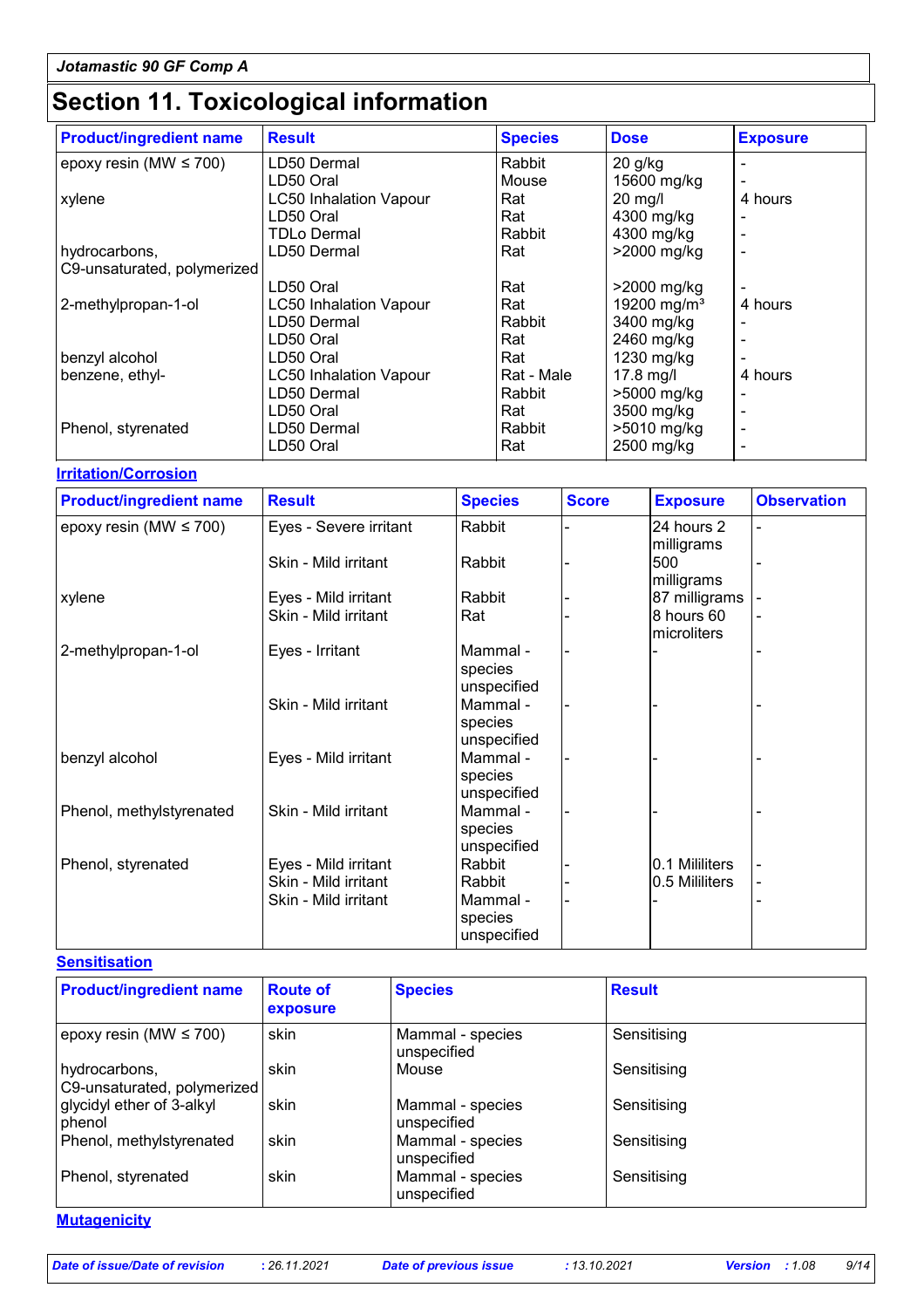## **Section 11. Toxicological information**

#### Not available.

#### **Carcinogenicity**

Not available.

#### **Reproductive toxicity**

Not available.

#### **Teratogenicity**

Not available.

#### **Specific target organ toxicity (single exposure)**

| <b>Name</b>         | <b>Category</b> | <b>Route of</b><br>exposure | <b>Target organs</b>            |
|---------------------|-----------------|-----------------------------|---------------------------------|
| xylene              | Category 3      |                             | Respiratory tract<br>irritation |
| 2-methylpropan-1-ol | Category 3      |                             | Respiratory tract<br>irritation |
|                     | Category 3      |                             | Narcotic effects                |

#### **Specific target organ toxicity (repeated exposure)**

| <b>Name</b>                  | <b>Category</b> | <b>Route of</b><br><b>exposure</b> | <b>Target organs</b> |
|------------------------------|-----------------|------------------------------------|----------------------|
| Quartz (respirable fraction) | Category 1      | Iinhalation                        | lungs                |

#### **Aspiration hazard**

| <b>Name</b>     | <b>Result</b>                         |
|-----------------|---------------------------------------|
| <b>xylene</b>   | <b>ASPIRATION HAZARD - Category 1</b> |
| benzene, ethyl- | <b>ASPIRATION HAZARD - Category 1</b> |

#### **Information on likely routes :** Not available. **of exposure**

| <b>Potential acute health effects</b> |                                                                |
|---------------------------------------|----------------------------------------------------------------|
| <b>Eye contact</b>                    | : Causes serious eye damage.                                   |
| <b>Inhalation</b>                     | : No known significant effects or critical hazards.            |
| <b>Skin contact</b>                   | : Causes skin irritation. May cause an allergic skin reaction. |
| <b>Ingestion</b>                      | : No known significant effects or critical hazards.            |

#### **Symptoms related to the physical, chemical and toxicological characteristics**

| <b>Eye contact</b>  | : Adverse symptoms may include the following:<br>pain<br>watering<br>redness                           |
|---------------------|--------------------------------------------------------------------------------------------------------|
| <b>Inhalation</b>   | : No specific data.                                                                                    |
| <b>Skin contact</b> | : Adverse symptoms may include the following:<br>pain or irritation<br>redness<br>blistering may occur |
| <b>Ingestion</b>    | : Adverse symptoms may include the following:<br>stomach pains                                         |

#### **Delayed and immediate effects as well as chronic effects from short and long-term exposure Short term exposure**

| Date of issue/Date of revision | : 26.11.2021 | <b>Date of previous issu</b> |
|--------------------------------|--------------|------------------------------|
|                                |              |                              |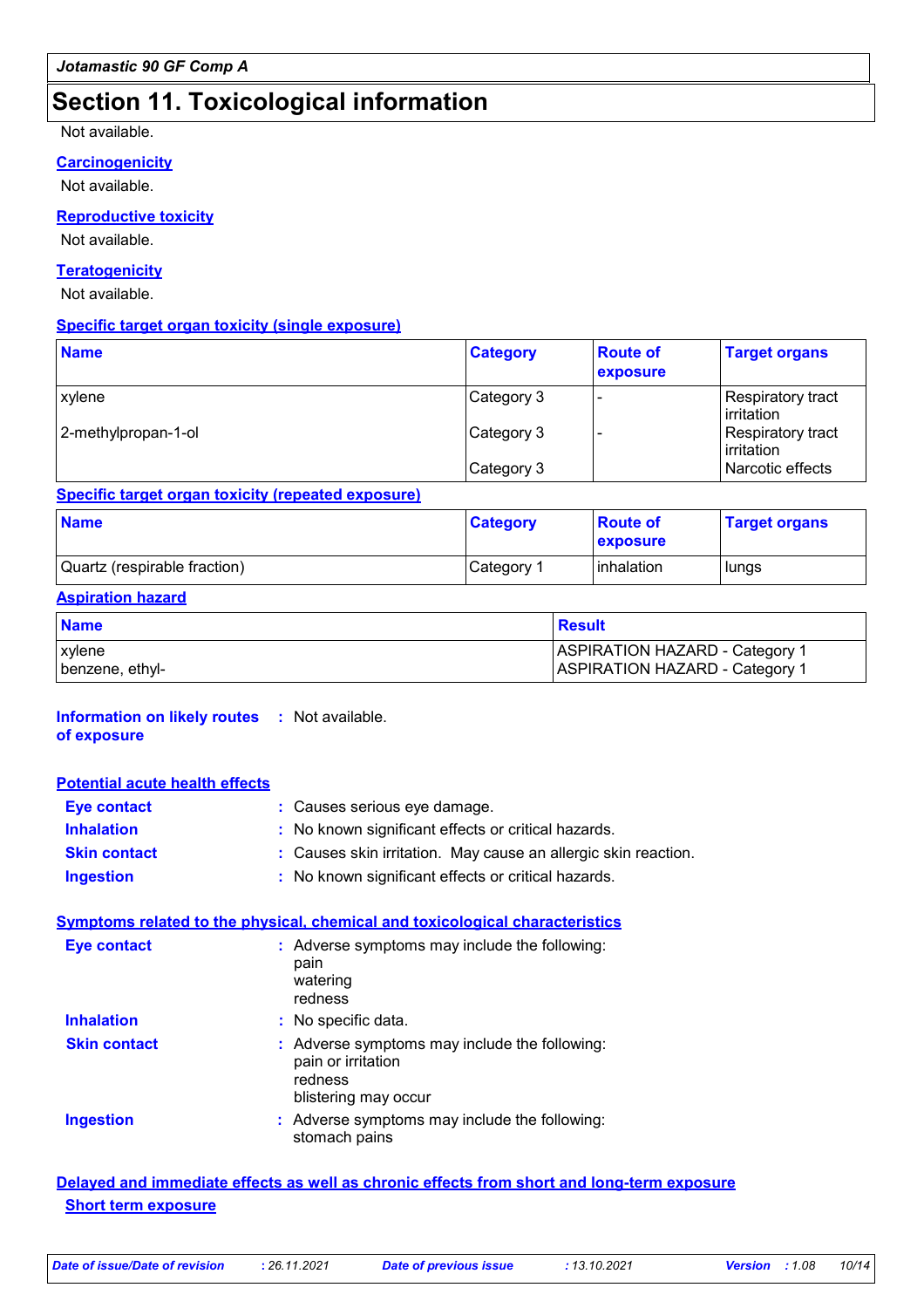## **Section 11. Toxicological information**

| <b>Potential immediate</b><br>effects   | $:$ Not available. |  |
|-----------------------------------------|--------------------|--|
| <b>Potential delayed effects</b>        | $:$ Not available. |  |
| <b>Long term exposure</b>               |                    |  |
| <b>Potential immediate</b><br>effects   | : Not available.   |  |
| <b>Potential delayed effects</b>        | : Not available.   |  |
| <b>Potential chronic health effects</b> |                    |  |

Not available.

| <b>General</b>               | : Once sensitized, a severe allergic reaction may occur when subsequently exposed<br>to very low levels. |
|------------------------------|----------------------------------------------------------------------------------------------------------|
| <b>Carcinogenicity</b>       | : May cause cancer. Risk of cancer depends on duration and level of exposure.                            |
| <b>Mutagenicity</b>          | : No known significant effects or critical hazards.                                                      |
| <b>Teratogenicity</b>        | : No known significant effects or critical hazards.                                                      |
| <b>Developmental effects</b> | : No known significant effects or critical hazards.                                                      |
| <b>Fertility effects</b>     | : No known significant effects or critical hazards.                                                      |

#### **Numerical measures of toxicity**

#### **Acute toxicity estimates**

| <b>Route</b>                 | <b>ATE value</b> |
|------------------------------|------------------|
| Oral                         | 49200 mg/kg      |
| Dermal                       | 19349.16 mg/kg   |
| Inhalation (vapours)         | 262.74 mg/l      |
| Inhalation (dusts and mists) | $60$ mg/l        |

## **Section 12. Ecological information**

#### **Toxicity**

| <b>Product/ingredient name</b> | <b>Result</b>                      | <b>Species</b>                      | <b>Exposure</b> |
|--------------------------------|------------------------------------|-------------------------------------|-----------------|
| epoxy resin (MW $\leq$ 700)    | Acute EC50 1.4 mg/l                | Daphnia                             | 48 hours        |
|                                | Acute LC50 3.1 mg/l                | Fish - pimephales promelas          | 96 hours        |
|                                | Chronic NOEC 0.3 mg/l              | Fish                                | 21 days         |
| xylene                         | Acute LC50 8500 µg/l Marine water  | Crustaceans - Palaemonetes<br>pugio | 48 hours        |
|                                | Acute LC50 13400 µg/l Fresh water  | Fish - Pimephales promelas          | 96 hours        |
| 2-methylpropan-1-ol            | Chronic NOEC 4000 µg/l Fresh water | Daphnia - Daphnia magna             | 21 days         |
| benzene, ethyl-                | Acute EC50 7700 µg/l Marine water  | Algae - Skeletonema costatum        | 96 hours        |
|                                | Acute EC50 2.93 mg/l               | Daphnia                             | 48 hours        |
|                                | Acute LC50 4.2 mg/l                | Fish                                | 96 hours        |
| Phenol, styrenated             | Acute EC50 100 mg/l                | Algae                               | 72 hours        |
|                                | Acute EC50 54 mg/l                 | Daphnia                             | 48 hours        |
|                                | Acute LC50 25.8 mg/l               | Fish                                | 96 hours        |

#### **Persistence and degradability**

| <b>Product/ingredient name</b> | <b>Aquatic half-life</b> | <b>Photolysis</b> | Biodegradability |
|--------------------------------|--------------------------|-------------------|------------------|
| epoxy resin (MW $\leq$ 700)    |                          |                   | Not readily      |
| <b>xylene</b>                  |                          |                   | <b>IReadily</b>  |
| benzyl alcohol                 |                          |                   | <b>Readily</b>   |
| benzene, ethyl-                |                          |                   | Readily          |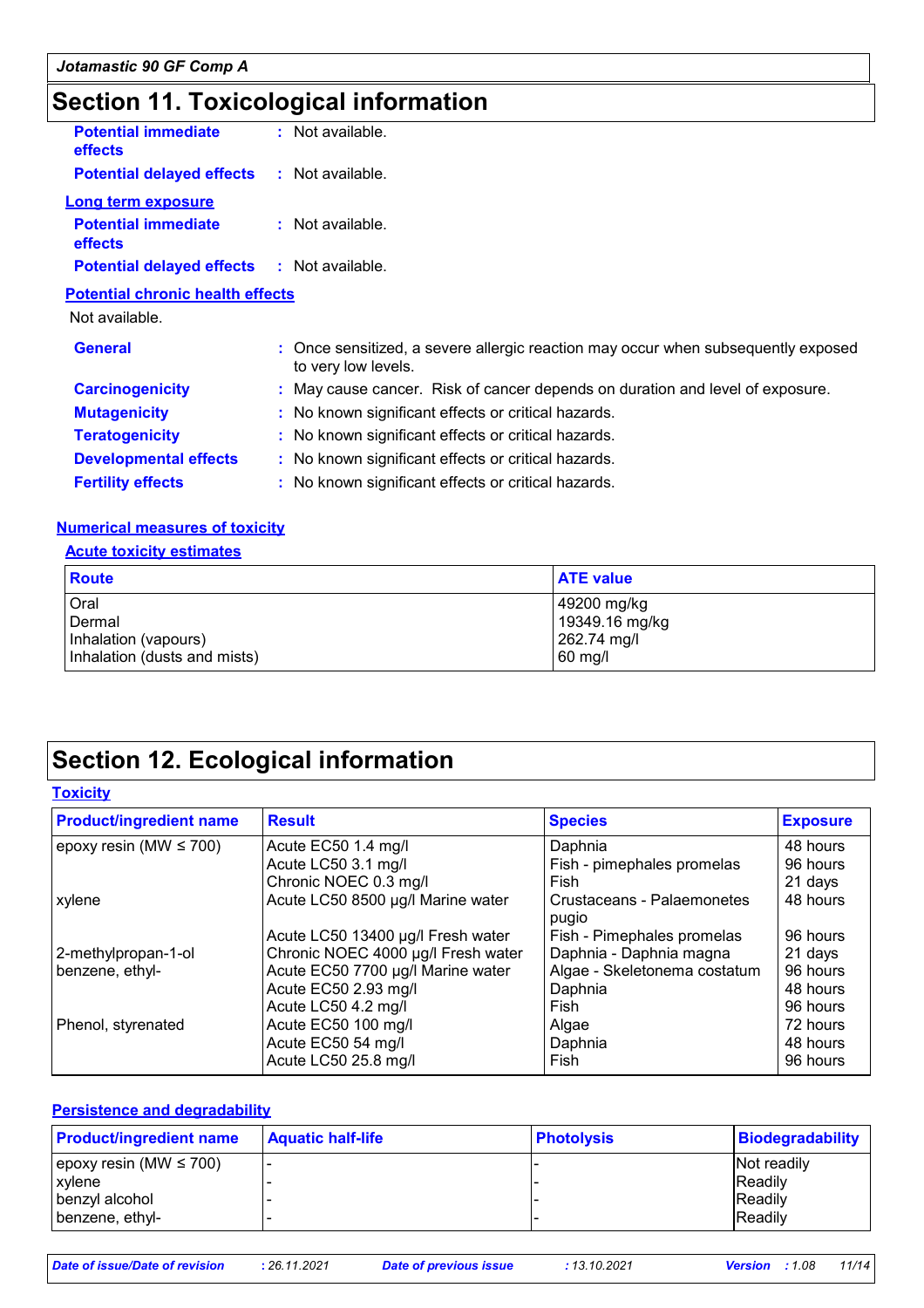## **Section 12. Ecological information**

#### **Bioaccumulative potential**

| <b>Product/ingredient name</b> | $LogP_{ow}$  | <b>BCF</b>  | <b>Potential</b> |
|--------------------------------|--------------|-------------|------------------|
| epoxy resin (MW $\leq$ 700)    | 2.64 to 3.78 | .31         | low              |
| <b>xylene</b>                  | 3.12         | 8.1 to 25.9 | low              |
| hydrocarbons,                  | 3.627        |             | low              |
| C9-unsaturated, polymerized    |              |             |                  |
| 2-methylpropan-1-ol            |              |             | low              |
| benzyl alcohol                 | 0.87         | < 100       | low              |
| benzene, ethyl-                | 3.6          |             | low              |
| Phenol, methylstyrenated       | 3.627        |             | low              |

| <b>Mobility in soil</b>                                       |                                                     |
|---------------------------------------------------------------|-----------------------------------------------------|
| <b>Soil/water partition</b><br>coefficient (K <sub>oc</sub> ) | : Not available.                                    |
| <b>Other adverse effects</b>                                  | : No known significant effects or critical hazards. |

### **Section 13. Disposal considerations**

**Disposal methods :**

The generation of waste should be avoided or minimised wherever possible. Disposal of this product, solutions and any by-products should at all times comply with the requirements of environmental protection and waste disposal legislation and any regional local authority requirements. Dispose of surplus and nonrecyclable products via a licensed waste disposal contractor. Waste should not be disposed of untreated to the sewer unless fully compliant with the requirements of all authorities with jurisdiction. Waste packaging should be recycled. Incineration or landfill should only be considered when recycling is not feasible. This material and its container must be disposed of in a safe way. Care should be taken when handling emptied containers that have not been cleaned or rinsed out. Empty containers or liners may retain some product residues. Vapour from product residues may create a highly flammable or explosive atmosphere inside the container. Do not cut, weld or grind used containers unless they have been cleaned thoroughly internally. Avoid dispersal of spilt material and runoff and contact with soil, waterways, drains and sewers.

Do not allow to enter drains or watercourses. Material and/or container must be disposed of as hazardous waste.

|                                       | <b>ADG</b>     | <b>ADR/RID</b>                | <b>IMDG</b>    | <b>IATA</b>             |
|---------------------------------------|----------------|-------------------------------|----------------|-------------------------|
| <b>UN number</b>                      | <b>UN1263</b>  | <b>UN1263</b>                 | <b>UN1263</b>  | <b>UN1263</b>           |
| <b>UN proper</b><br>shipping name     | Paint          | Paint                         | Paint          | Paint                   |
| <b>Transport hazard</b><br>class(es)  | $\overline{3}$ | 3                             | 3              | 3                       |
| <b>Packing group</b>                  | $\mathbf{III}$ | $\mathbf{III}$                | $\mathbf{III}$ | III                     |
| <b>Environmental</b><br>hazards       | No.            | No.                           | No.            | No.                     |
|                                       |                |                               |                |                         |
| <b>Date of issue/Date of revision</b> | : 26.11.2021   | <b>Date of previous issue</b> | : 13.10.2021   | <b>Version</b><br>:1.08 |

## **Section 14. Transport information**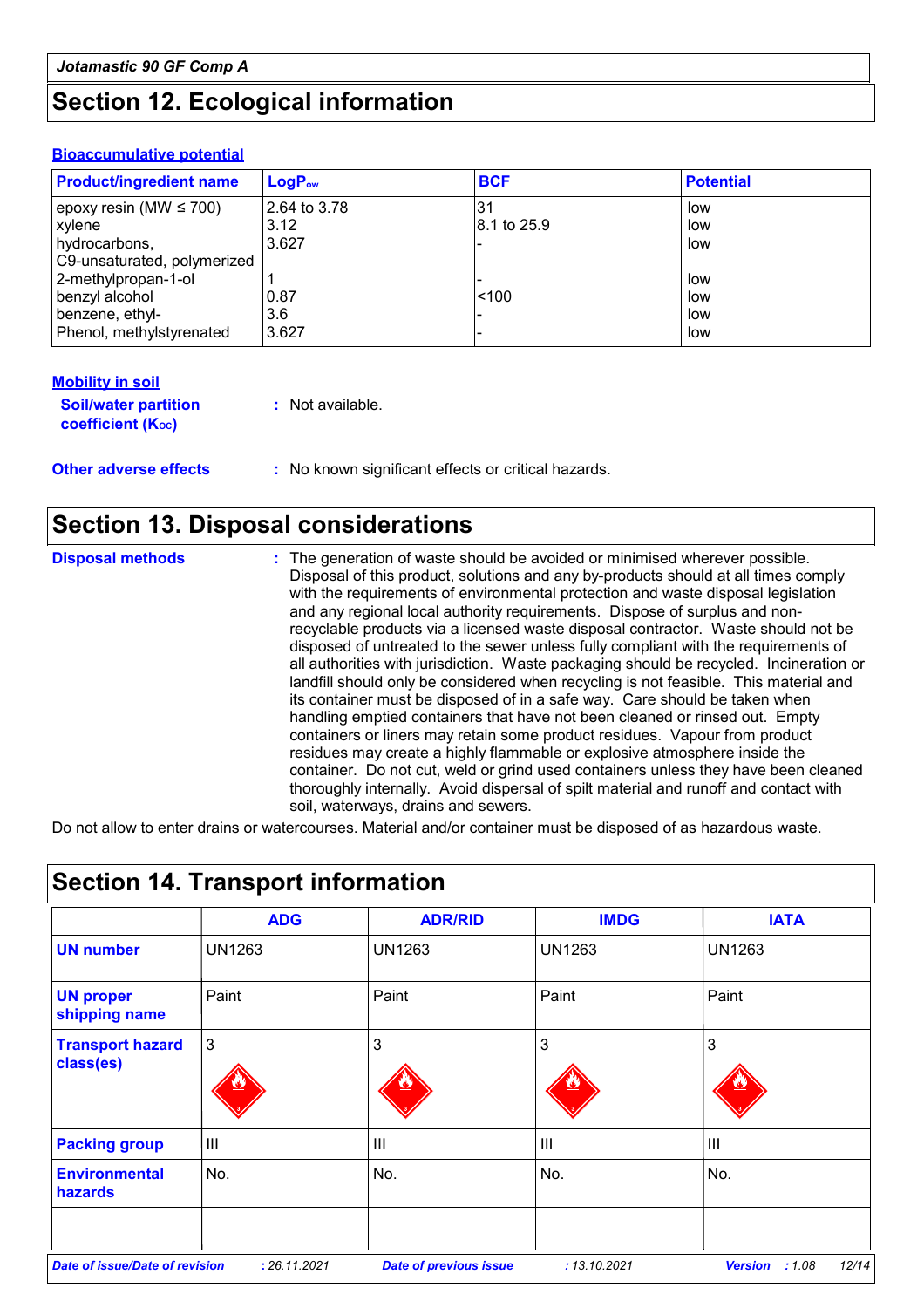| Jotamastic 90 GF Comp A                  |                           |                                                                          |                    |  |
|------------------------------------------|---------------------------|--------------------------------------------------------------------------|--------------------|--|
| <b>Section 14. Transport information</b> |                           |                                                                          |                    |  |
| <b>Additional</b><br><b>information</b>  | ' <u>Hazchem code</u> ∙3Y | <b>Hazard identification Emergency</b><br>number 30<br>Tunnel code (D/E) | schedules F-E, S-E |  |

**Special precautions for user Transport within user's premises:** always transport in closed containers that are **:** upright and secure. Ensure that persons transporting the product know what to do in the event of an accident or spillage.

**Transport in bulk according :** Not available. **to IMO instruments**

**Transport within user's premises:** always transport in closed containers that are upright and secure. Ensure that persons transporting the product know what to do in the event of an accident or spillage.

Transport in accordance with ADR/RID, IMDG/IMO and ICAO/IATA and national regulation.

**ADR / RID :** ADR/RID: Viscous substance. Not restricted, ref. chapter 2.2.3.1.5 (applicable to receptacles < 450 litre capacity).

**IMDG :** IMDG: Viscous substance. Transport in accordance with paragraph 2.3.2.5 (applicable to receptacles < 450 litre capacity).

### **Section 15. Regulatory information**

**Standard for the Uniform Scheduling of Medicines and Poisons**

5

**Model Work Health and Safety Regulations - Scheduled Substances**

| Ingredient name              | <b>Schedule</b>                                                                                   |
|------------------------------|---------------------------------------------------------------------------------------------------|
| Quartz (respirable fraction) | Restricted hazardous chemical [For<br>abrasive blasting at a concentration of<br>greater than 1%] |

**Australia inventory (AICS) :** Not determined.

### **International regulations**

**Chemical Weapon Convention List Schedules I, II & III Chemicals** Not listed.

**Montreal Protocol**

Not listed.

**Stockholm Convention on Persistent Organic Pollutants** Not listed.

**UNECE Aarhus Protocol on POPs and Heavy Metals**

Not listed.

### **Section 16. Any other relevant information**

#### **History**

| Date of printing                  | : 26.11.2021 |
|-----------------------------------|--------------|
| Date of issue/Date of<br>revision | : 26.11.2021 |
| Date of previous issue            | : 13.10.2021 |
| <b>Version</b>                    | : 1.08       |